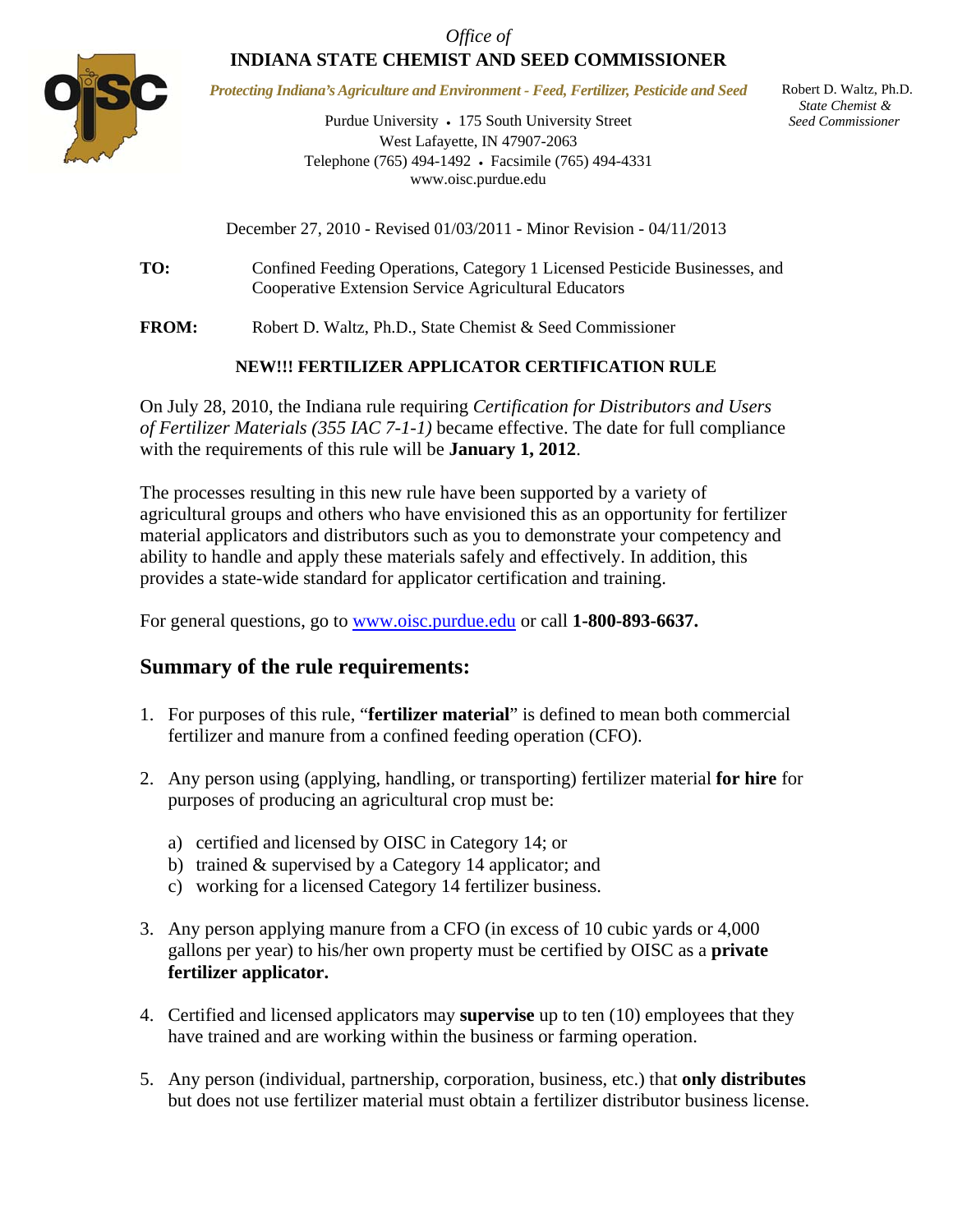# **How do I get certified & licensed to use or distribute fertilizer material?**

- 1. Fertilizer business license (*to apply fertilizer material for hire*):
	- a) employ at least one Category 14 applicator (*has passed the category 14 exam*)
	- *b)* submit the license application form and \$45.00 annual fee (*no additional application form or fee is required if already pesticide licensed*)
- 2. Private fertilizer applicator (*to apply CFO manure to his/her own farm*):
	- a) pass the Category 14 exam
	- *b)* submit the certification application form and \$20.00 per five year fee (*no additional application form or fee is required if already pesticide licensed*)
- *3.* Trained employee (*to apply fertilizer material under the supervision of a certified fertilizer applicator*):
	- a) complete in-house training by a certified supervisor in the business/operation
	- b) have certified applicator keep a record of employee fertilizer training
- *4.* Fertilizer distributor license (*to distribute or broker fertilizer material; no application, no handling and no transportation are permitted*):
	- a) submit the distributor license application form and \$45.00 annual fee
	- b) no exam is required for distribution only license

# **When & where can I take the Category 14 fertilizer certification exam?**

The Category 14 fertilizer certification exam is available now. The draft study manual ["Fertilizer Certification Study Manual"](http://www.ppp.purdue.edu/Category14.pdf) [pdf; source: Purdue Pesticide Programs] is available for download or viewing. While the certification requirements will not be enforceable until 2012, applicators and distributors are encouraged to start the certification process as soon as possible. Specific details on theexam process can be found under "*Fertilizer Applicator Certification Rule"* at http://www.oisc.purdue.edu or by calling 1-800-893-6637. Much like pesticide applicator certification, there will be three (3) options for taking this exam:

- 1. One day training with exam at the end. Training sessions anticipated to begin in August, 2011. Call 765-494-4566 for details on training dates & locations.
- 2. Schedule for one of the once monthly exam only sessions at Purdue University, West Lafayette (765-494-1594). Order study manual to prepare for exam (1-888-398- 4636).
- 3. Schedule for exam on almost any day at a remote H&R Block Testing Center, for a fee (1-800-345-6559). Order study manual to prepare for exam (1-888-398-4636).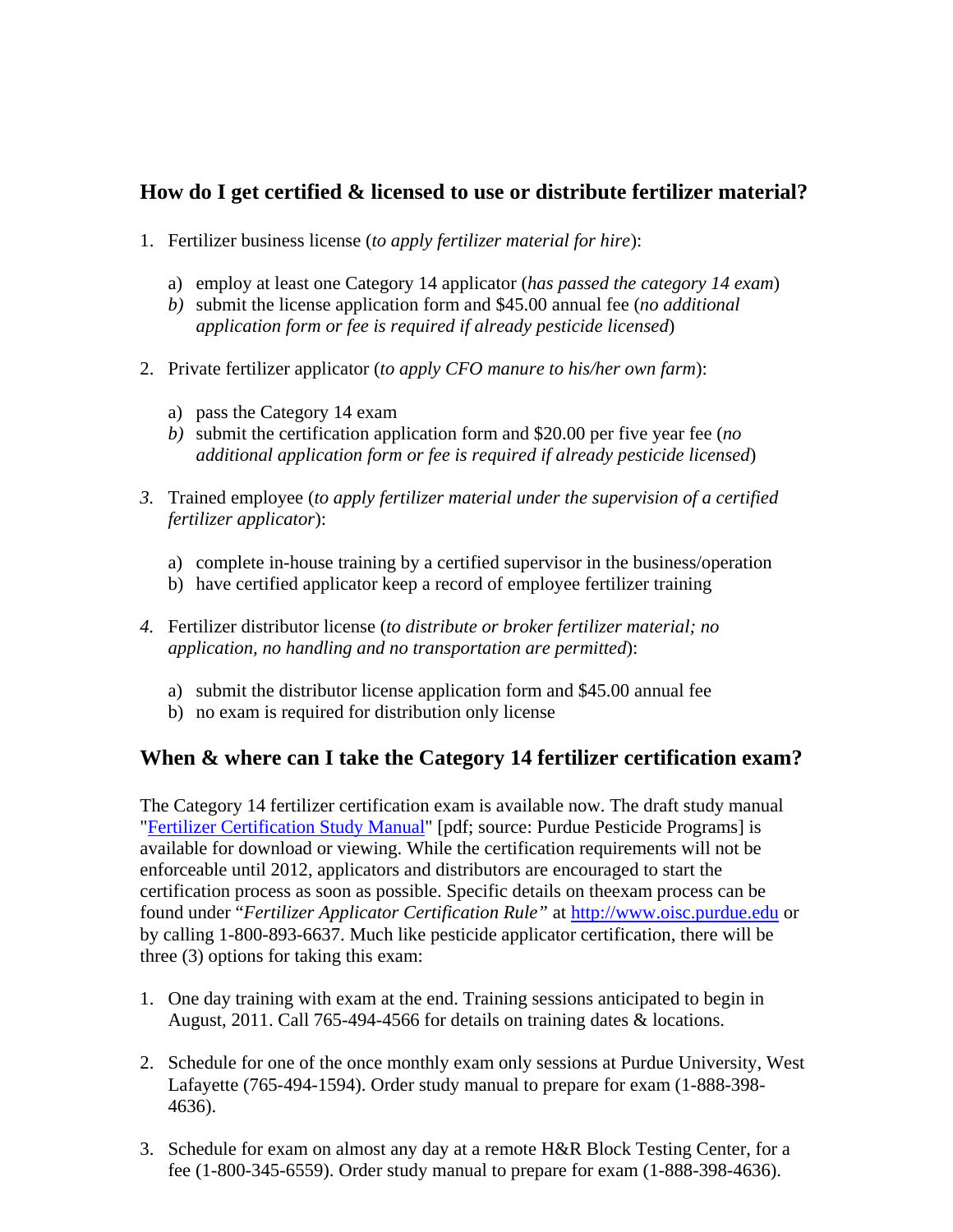# **Frequently Asked Questions about the Fertilizer Certification Rule**

# 1. **Why is the State Chemist requiring fertilizer material certification for something that I have been doing for years without certification?**

The purpose of this rule is to insure that fertilizer users are competent to apply and handle these materials safely and effectively and in a manner that minimizes negative impacts on water quality and the environment*.* The processes resulting in this new rule have been supported by a variety of agricultural groups and others who have envisioned this as an opportunity for fertilizer material applicators and distributors such as you to demonstrate your competency and ability to handle and apply these materials safely and effectively. In addition, this provides a state-wide standard for applicator certification and training.

# **2. The new rule requires individuals that apply fertilizer material for hire to have a commercial applicator license. How do I get licensed as a commercial fertilizer material applicator?**

 You must pass the Category 14 exam to become certified. You must also file a license application form and fee and be employed by a firm holding a valid fertilizer business license. Details are available at http://www.oisc.purdue.edu (click on the *"Fertilizer Applicator Certification Rule*" and follow the commercial applicator links) or 1-800-893- 6637.

# **3. The rule requires farmers or producers that apply manure from a CFO to be certified. How do I become certified to apply manure from a CFO to my own farm?**

 Like commercial applicators, you must pass the Category 14 exam and file a license application form and fee. Details are available at http://www.oisc.purdue.edu (click on the *"Fertilizer Applicator Certification Rule"* and follow the private applicator links) or 765-494-6271.

# **4. If I apply manure from a CFO for hire to my neighbor's fields and also apply it to my own fields will I need both a commercial fertilizer applicator business license and a private fertilizer applicator license?**

 No. A commercial fertilizer license will cover both your for hire applications and those applications to your own farm. Only one fertilizer credential will be required.

# **5. What if I do not pass the certification exam? Can I take the exam again?**

Yes, you can attempt the exam up to three times in a twelve month period.

#### **6. What are the costs to become certified and licensed?**

 The annual fee for the fertilizer business license, the commercial applicator license, and the fertilizer distributor only license are \$45 each. The five year fee for the private applicator certification is \$20. No additional license fees will be charged if you are already pesticide licensed. The cost for training (optional) will be \$90 (includes a study manual) and the study manual will be \$32.There is no fee for the exam unless you elect to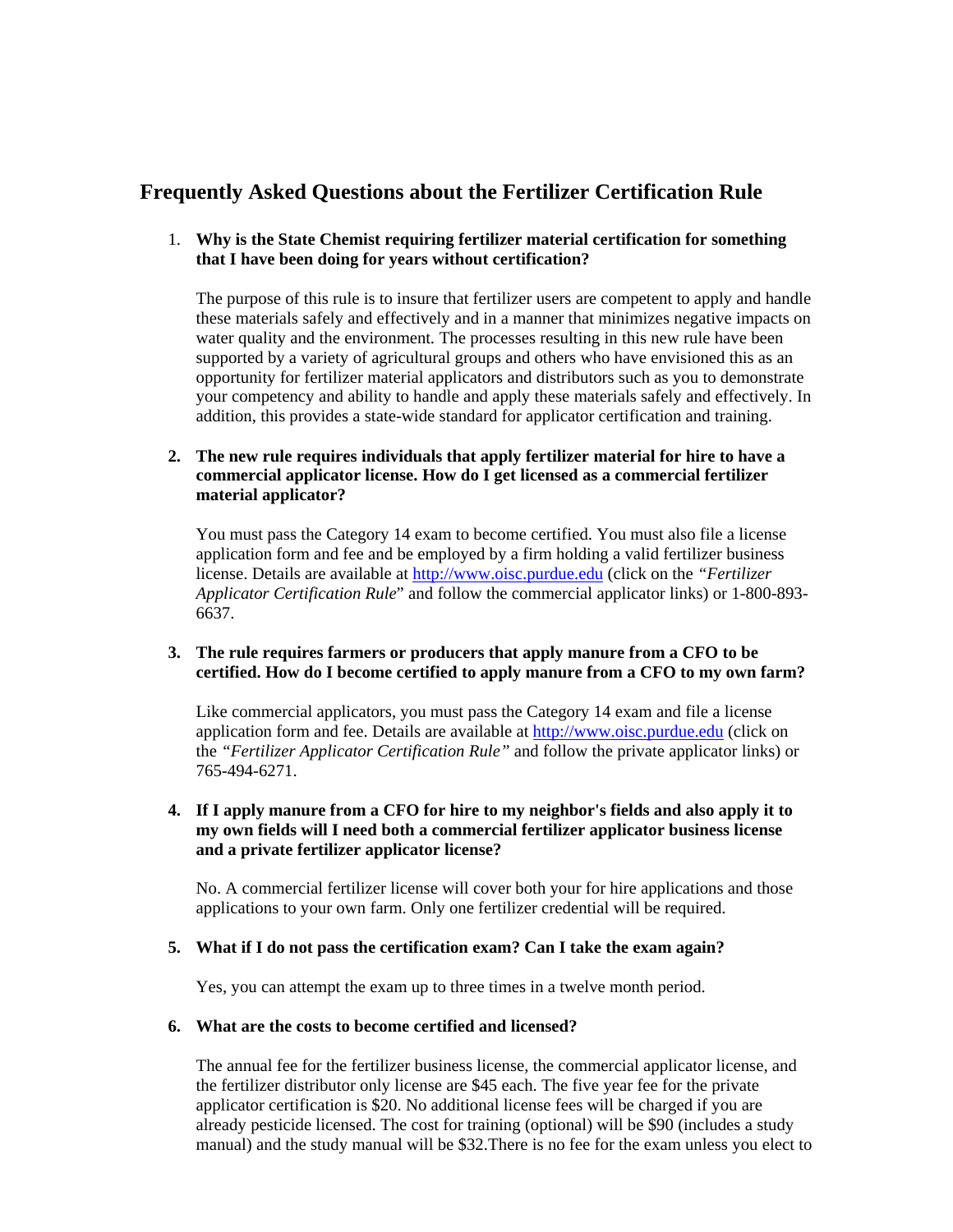take it at one of the regionally located test vendor (H &R Block) locations.

#### 7. **How soon can I become certified?**

You can start the process immediately. The first step will be passing the category 14 exam.

#### **8. I already have a pesticide license. Will I now have to carry two cards?**

 No, whether you are a commercial applicator or a private applicator your fertilizer certification will be added to your current pesticide credential at no additional charge*.* 

#### **9. Once I become certified and licensed when will it expire?**

 When you pass the exam you will be eligible for a license at any time before December 31st of the fourth year of your certification period. The commercial applicator license (for hire) is an annual license that expires and is renewable on December 31st each year. The private applicator certification (farmer/producer) is a five year credential that expires on December 31st of the fourth year after issuance.

#### **10. How can I become recertified at the end of my five year period?**

 You have two options. Whether you are a commercial applicator or a private applicator you can either: 1) retake the Category 14 exam within the last six months of your certification period; or 2) attend OISC approved fertilizer recertification training programs before the end of your five year period.

 Commercial applicators must accumulate at least three (3) Category 14 continuing certification hours (CCHs). Private applicators must attend at least three (3) Private Applicator Recertification Certification Programs (PARP). It is anticipated that both fertilizer and pesticide credit will be offered at many of the training programs that you are already attending.

# **11. I am certified in Ohio as a custom livestock manager. Do I need to get a license in Indiana also?**

Yes, an Indiana certification is also required if you apply CFO manure in Indiana.

# **12. My neighbor plants my no till beans. In return I apply manure from my lagoon on his fields. No money is exchanged. Do I need a fertilizer business license?**

 Yes, you will need both a fertilizer business license and a commercial applicator license. The exam is the same, but you will need commercial licensing.

# **13. I operate a CFO. I apply some manure to my own fields and sell some of the manure through a broker. Do I need a business license?**

 Yes, selling or offering to sell manure is part of distribution. Manure distributors need a fertilizer business license or a fertilizer distributor only license.